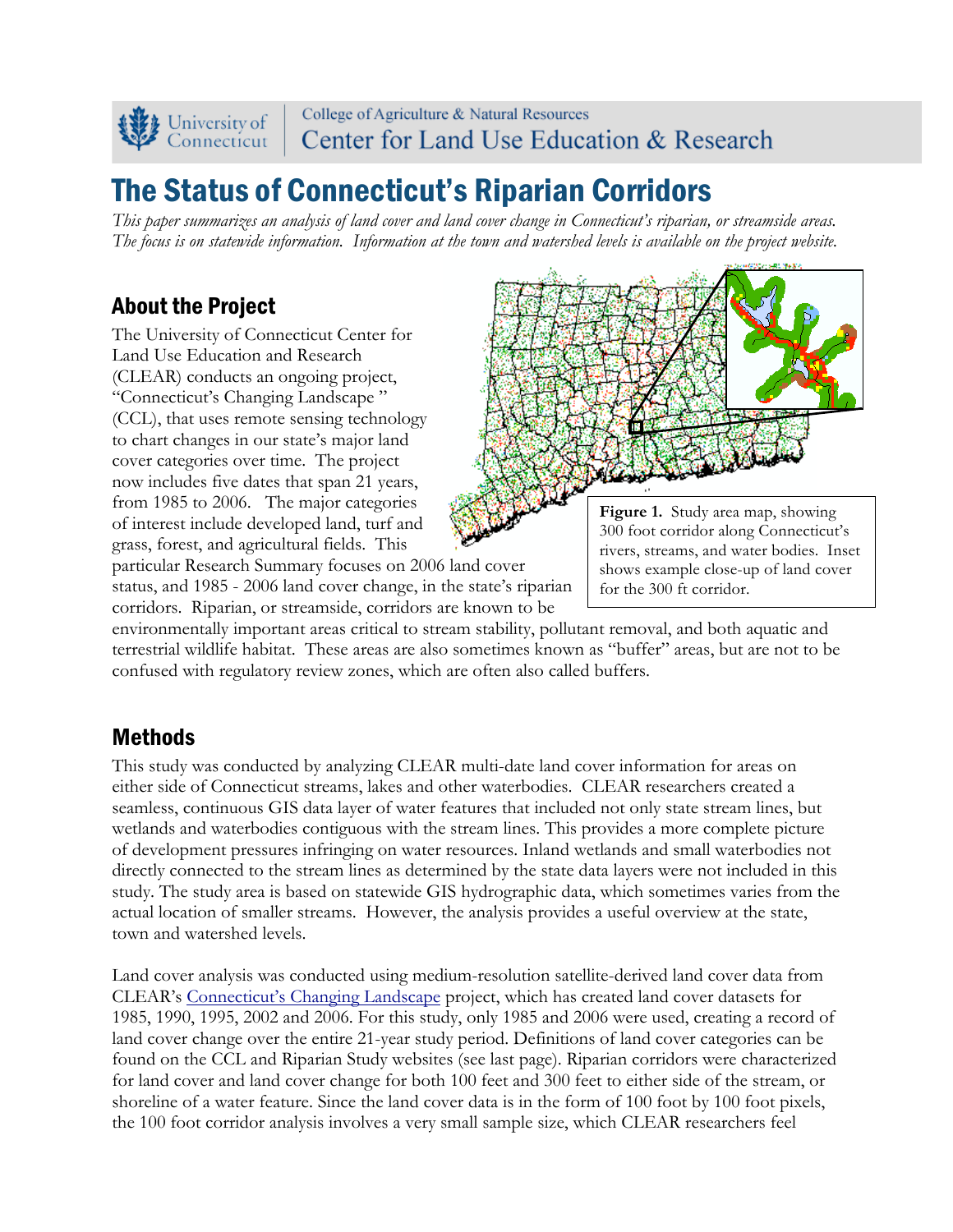approaches the limit of appropriate use of medium resolution data; however, since the 100 foot corridor encompasses the regulated review zone in many Connecticut towns, it was included in the study. The 100 foot data seems consistent with, and varies closely with, the 300 ft data, which makes us more confident in the value of that data. This paper, however, concentrates on the 300 foot data (100 foot data can be found on the project website, see last page).

Land cover was measured as area (acres or square miles) and as percent of the unit of interest. Land cover change, as with all CCL projects, was measured in several ways, which are summarized in Table 1. Not all measures were used for all analyses, nor are all the results contained in this paper; complete data tables are posted on the project website (see last page).

| <b>Measure of land cover</b><br>change        | <b>Calculation</b>               | <b>Significance</b>                                                                                                    |  |
|-----------------------------------------------|----------------------------------|------------------------------------------------------------------------------------------------------------------------|--|
| Absolute change                               | $(\arccos T2 - \arccos T1)$      | Allows aggregation of total areal change<br>across the same geographic areas (such as<br>towns or basins)              |  |
| Relative change<br>("change in percent")      | (% area T2 - % area T1)          | Allows comparison between areas (such as<br>towns or basins); relates to land cover<br>indicators for watershed health |  |
| Relative rate of change<br>("percent change") | (area T1 - area T2) / area<br>T1 | Gives feel for how quickly land cover is<br>changing relative to 1985 baseline, within<br>and between geographic areas |  |

**Table 1.** Ways in which CLEAR land cover change data are measured

# **Results**

#### Statewide Riparian Corridor Status 2006

Figure 2 shows the breakdown, by major land cover category, of the statewide 300 foot riparian corridor in 2006. Forest was the predominant land cover category (64.1%), followed by development (16.8%).



#### Statewide Change in Riparian Corridors 1985 -2006

**Figure 2.** 2006 breakdown of land cover in 300 ft. riparian corridor

Figure 3 shows the percent of each major land cover category in

the 300 foot corridor in 1985 and 2006 (thus, the hatched columns are the same data as in Figure 2). Figure 4 shows these changes in terms of acreage. The biggest changes were seen in developed land, which increased by over 19,000 acres, and in forested land, which decreased by over 25,000 acres. As with the overall CCL study, the combined increases in the three land cover categories considered by CLEAR researchers to approximate the "urban footprint" -- developed, turf/grass and "other grasses" (33,028 acres) -- roughly balance the combined losses to the agricultural fields and forest categories (31,975 acres).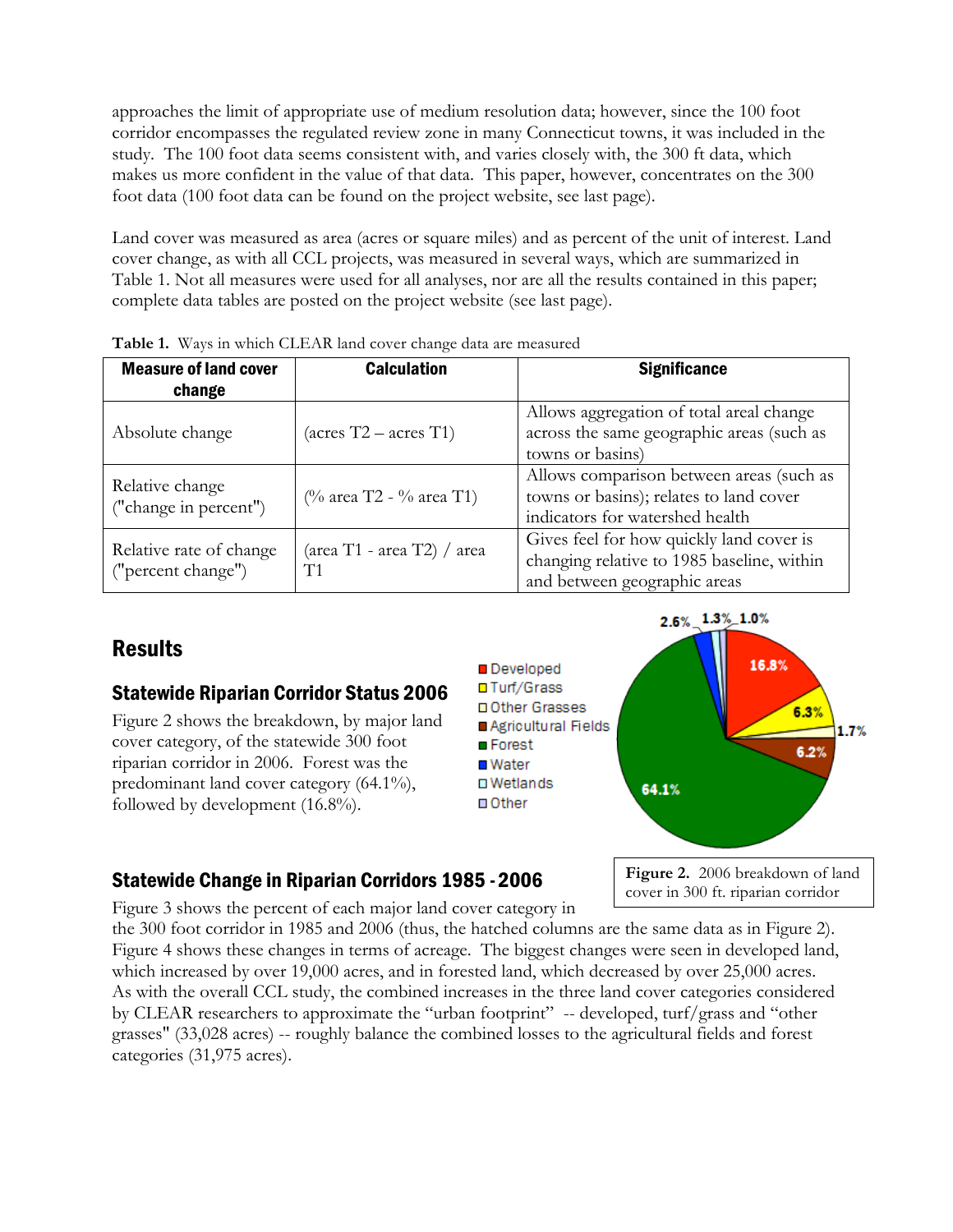

**Figure 3.** Percent of each major land cover category in the 300 ft corridor in 1985 and 2006.



**Figure 4**. Absolute change 1985 - 2006 (acres) in the 300 ft corridor, by land cover class.

Focusing on development, Table 2 compares the percent of the developed class within the 100 foot and 300 foot corridors with the CCL figure for the entire state. The increase in percentage of developed land (relative change, see Table 1) was 1.7% for the 100 foot corridor, 2.3% for the 300 foot corridor, and 3.0% for the entire area of the state.

**Table 2**. Change in the percent developed land within the 100 ft and 300 ft corridors, compared to statewide change, 1985-2006.

|                 | 1985     | 2006     | <b>Change in %</b> |
|-----------------|----------|----------|--------------------|
| 100 ft corridor | 12.7%    | $14.4\%$ | $1.7\%$            |
| 300 ft corridor | 14.5%    | 16.8%    | $2.3\%$            |
| entire state    | $16.0\%$ | 19.0%    | $3.0\%$            |

#### Change in Riparian Corridors 1985 - 2006, by Watershed

Riparian corridor 2006 status and 1985-2006 change were calculated for the 333 "sub-regional" watersheds in Connecticut. Figure 5a shows the level of forest cover, by watershed, in the 300 foot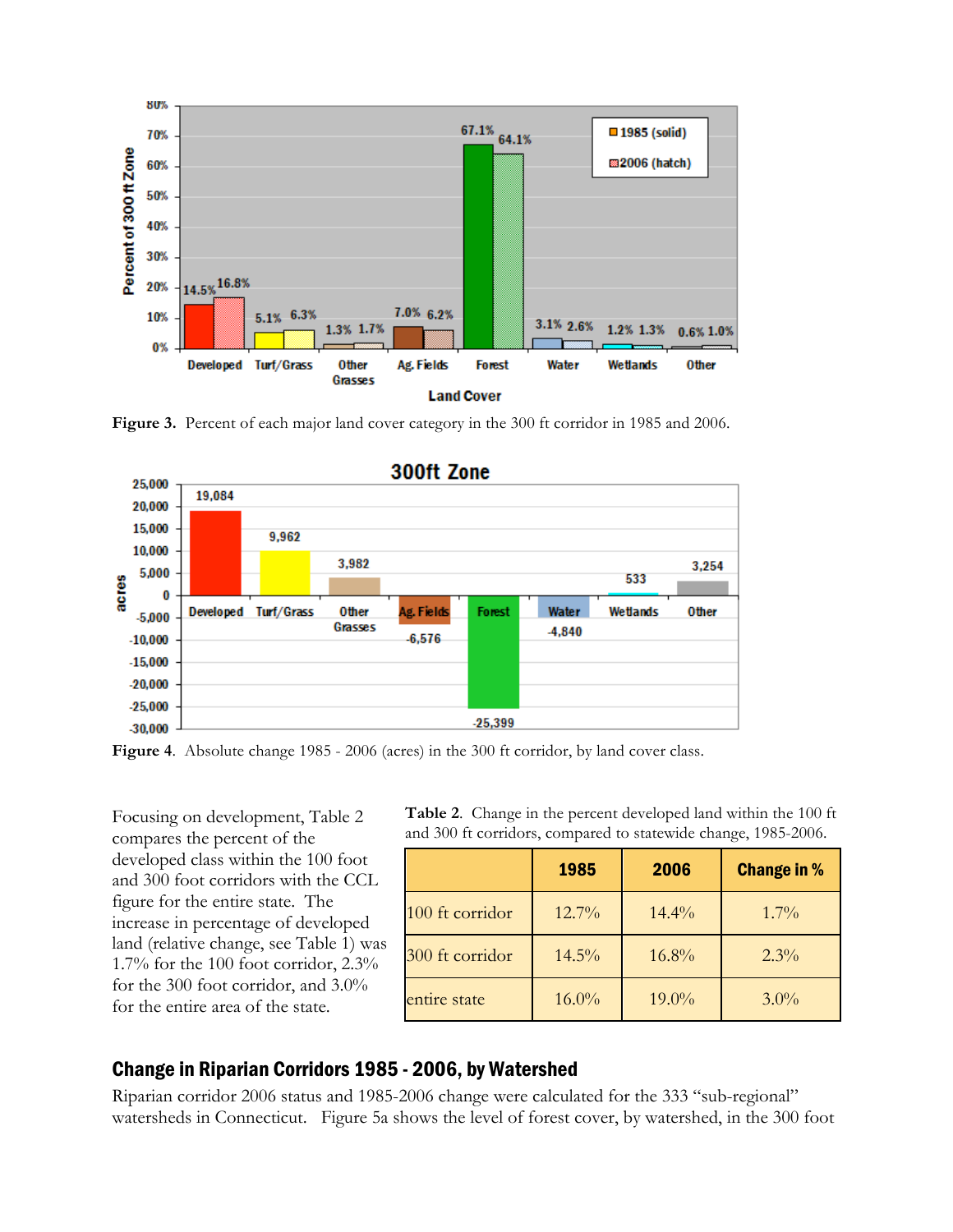riparian corridor. Figure 5b shows the degree of relative change (see Table 1) within the 300 foot corridor, by watershed, during the study period. The 25 sub-regional watersheds with the greatest percent loss of forested land during the study period are cross-hatched.



### Change in Riparian Corridors 1985 - 2006, by Town

While watershed change statistics are more meaningful in terms of estimating ecosystem services and impacts related to riparian vegetation, land use in these areas is determined at the municipal level, so CLEAR looked at the data by town as well.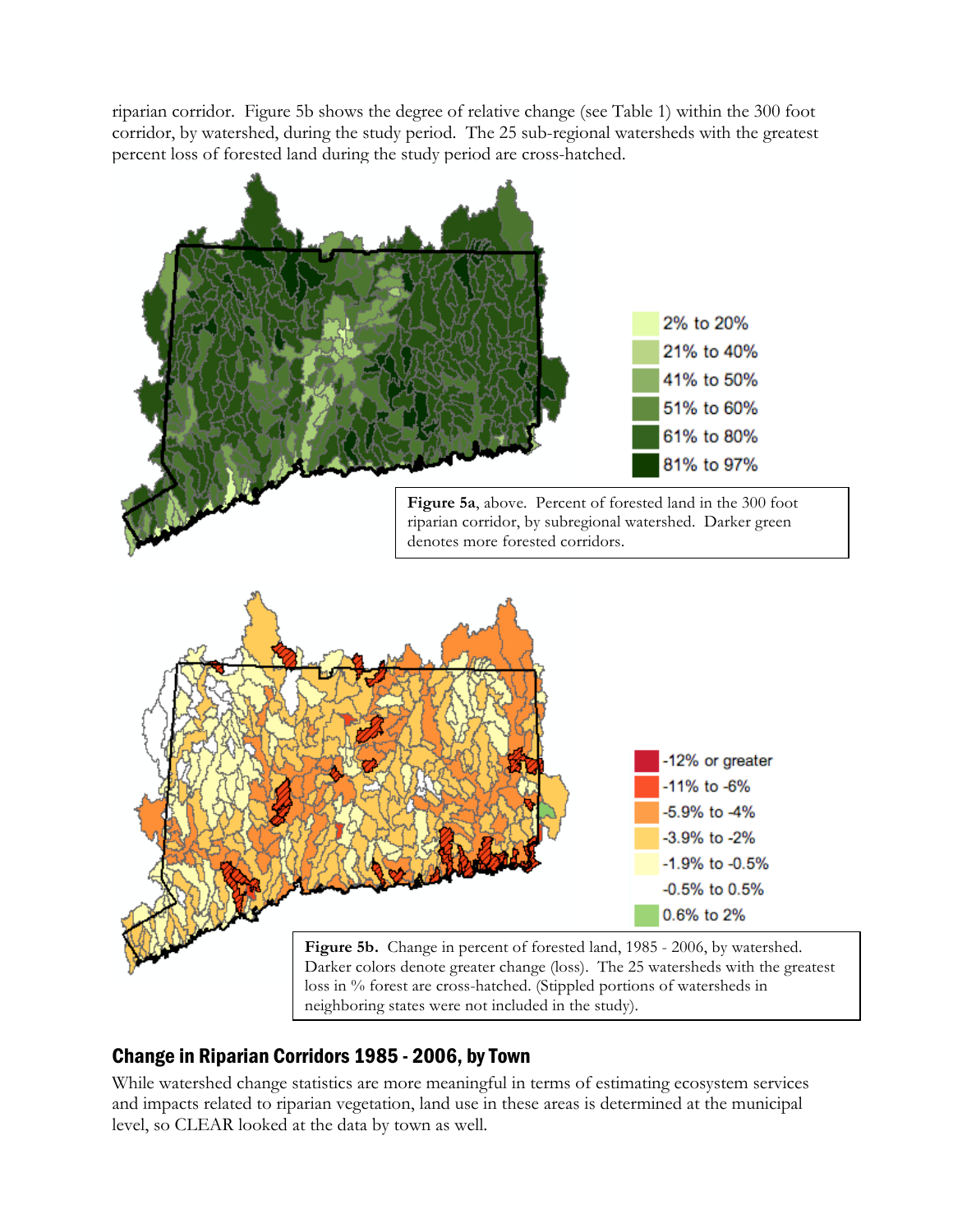CLEAR researchers looked at the relationship between new development in the riparian zones, and new development, overall, in each town. Figure 6 shows a land cover change map of Clinton as an example: development added from 1985-2006 in the 300 foot corridor is outlined, with bright

colors denoting changed areas; the change map for the rest of the town is in muted colors.

The percent of each of CT's 169 towns covered by new development in the 1985-2006 period was plotted against the same metric for both the 100 foot (red points) and 300 foot (blue points) corridors. Figure 7 shows the results. The black line represents equality between the town and corridor areas. As might be expected from the data in Table 2, most towns had less new development in the riparian areas than in the town as a whole. Of note, though, is the very strong correlation between the town and the riparian corridor data, with about 76% of the 100 foot corridor data and about 88% of the 300 foot buffer being explained/predicted by the town data.



**Figure 6.** Unmuted colors show areas of new development within the 300 foot riparian zone. These areas were compared to the new development in the town overall (riparian zone plus the muted area).



**Increase in percent developed land, townwide**